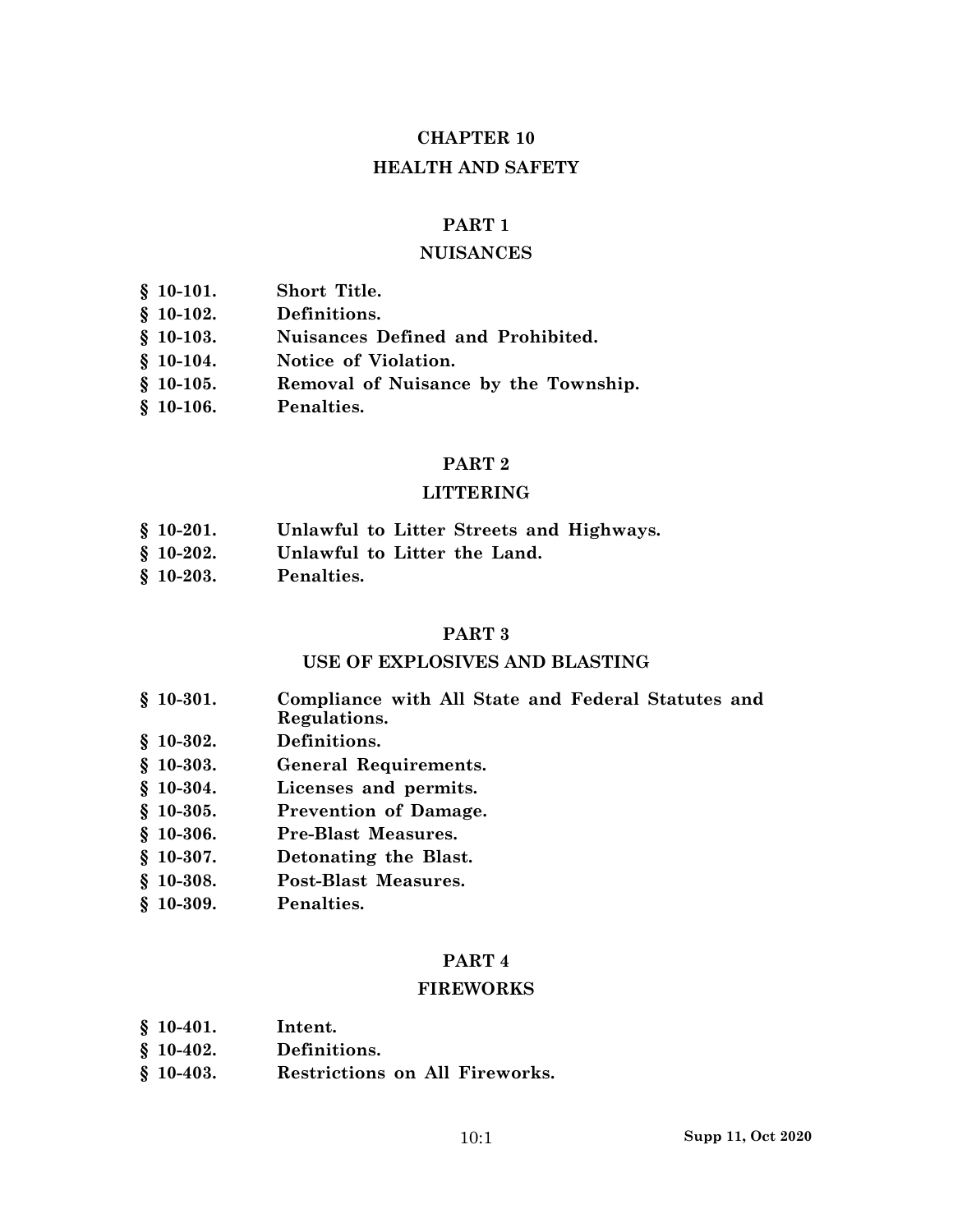| Display Fireworks.            |
|-------------------------------|
| <b>Consumer Fireworks.</b>    |
| Sale of Consumer Fireworks.   |
| <b>Agricultural Purposes.</b> |
| Violation or Public Safety.   |
| Penalty.                      |
|                               |

#### **NUISANCES**

#### **§ 10-101. Short Title. [Ord. 100, 5/27/1986, § 1]**

This Part shall be known as the "Nuisance Ordinance."

#### **§ 10-102. Definitions. [Ord. 100, 5/27/1986, § 2]**

The following words and phrases, when used in this Part, shall have, unless the context clearly indicates otherwise, the meanings given to them in this section:

ABANDONED OR JUNK VEHICLE — Any vehicle which is parked or stored on private property and:

- A. Does not bear all of the following: <sup>a</sup> valid registration plate, <sup>a</sup> valid certification of inspection and an ascertainable vehicle identification number; or
- B. Which has been stripped, damaged or is in such <sup>a</sup> state of disrepair that it has no value except for junk or salvage.

DANGEROUS STRUCTURE — Any structure which has deteriorated, been damaged or is in disrepair to the extent that it is dangerous and unsafe for human occupancy, or constitutes <sup>a</sup> fire hazard, or endangers surrounding buildings, or shelters rats or other vermin or endangers the health, safety and welfare of the residents of East Rockhill Township.

DISTURBING NOISES AND SOUND — Any sound which:

- A. Endangers or injures the safety or health of humans or animals; or
- B. Annoys or disturbs <sup>a</sup> reasonable person of normal sensitivities.

LITTER, TRASH, JUNK AND DEBRIS — All waste and discarded materials, including garbage (animal, vegetable or organic waste), trash, rubbish, street cleanings, paper, wrappings, ashes, cigarettes, cardboard, cans, bottles, yard clippings, leaves, wood, metal, parking boxes, nails, glass, bedding, tree limbs and any and all other waste materials deposited or stored on public or private property.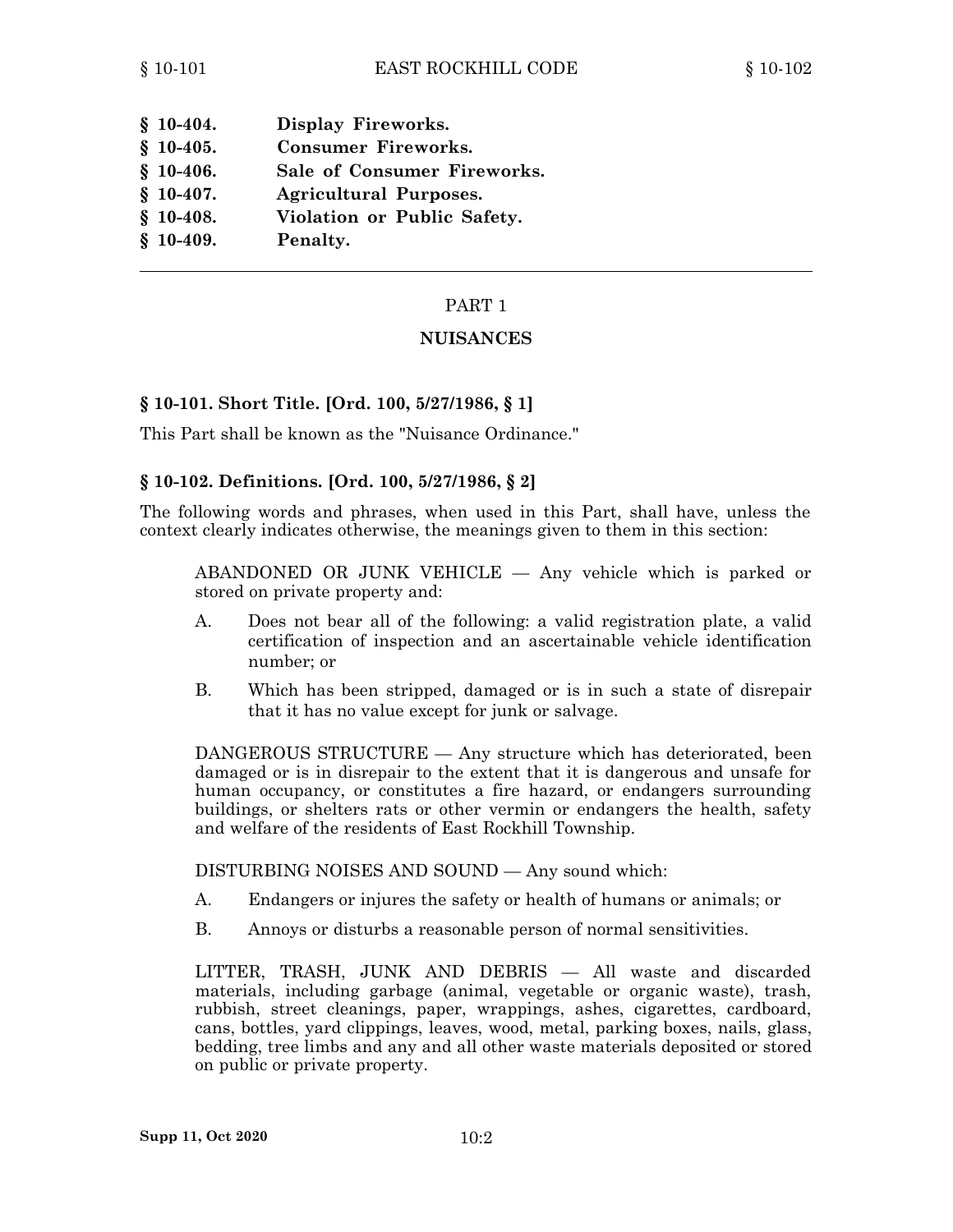PERSON — Any individual, partnership or corporation.

# **§ 10-103. Nuisances Defined and Prohibited. [Ord. 100, 5/27/1986, § 3]**

- 1. The accumulation or storage of litter, trash, junk and debris in <sup>a</sup> manner which is contrary to the health, safety and welfare of the residents of East Rockhill Township is declared to be <sup>a</sup> nuisance and is hereby prohibited.
- 2. An abandoned or junk vehicle is declared to be <sup>a</sup> nuisance and is hereby prohibited. Nothing in this Part shall prohibit <sup>a</sup> person from storing an abandoned or junk vehicle provided that the vehicle is within an enclosed building.
- 3. A dangerous structure is declared to be <sup>a</sup> nuisance and is hereby prohibited.
- 4. It is hereby declared to be <sup>a</sup> nuisance for any person within the limits of the Township of East Rockhill to own or have under his control any dog or other animal or fowl and permit the same to emit disturbing noises or sounds of such frequent occurrence or nature as to annoy nearby residents, and it is hereby prohibited.

# **§ 10-104. Notice of Violation. [Ord. 100, 5/27/1986, § 4]**

- 1. Upon discovery and reasonable belief that <sup>a</sup> nuisance listed in § 10-103, Subsection 1, 2 or 3, of this Part exists, it shall be the duty of the East Rockhill Township Police Department or other authorized representative of the Township to give written notice of the violation or violations to the owner and/or occupant of the property upon which the nuisance is located. Such notification shall direct the owner and/or occupant to commence correction or removal of the nuisance within five days of receipt of the notice and to completely correct or remove the nuisance within 30 days of receipt of the notice.
- 2. Penalties as prescribed in § 10-106 shall not commence until the thirty-day period for correction or removal of the nuisance has expired. After the expiration of that thirty-day period, each day's continuance of <sup>a</sup> violation of § 10-103, Subsection 1, 2 or 3, shall constitute <sup>a</sup> new and separate offense.
- 3. No notice of violation need be provided for the nuisance described in § 10- 103, Subsection 4.

# **§ 10-105. Removal of Nuisance by the Township. [Ord. 100, 5/27/1986, § 5]**

Subsequent to the expiration of the thirty-day period for correction or removal of the nuisance, East Rockhill Township may remove, or may contract for the removal of, the nuisance and may recover the cost of each removal, plus <sup>a</sup> penalty equivalent to 10% of the cost of removal, in any manner prescribed by law.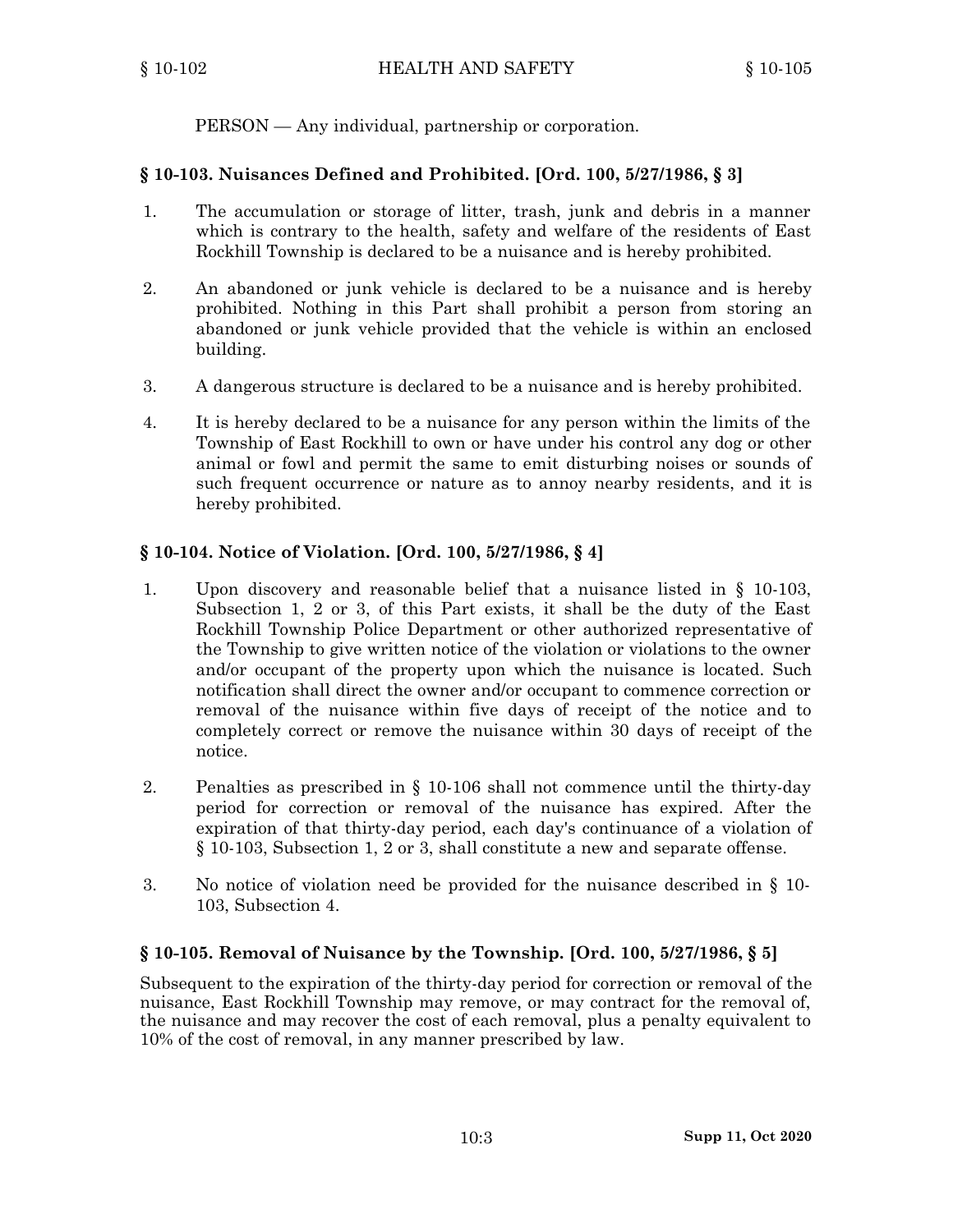#### **§ 10-106. Penalties. [Ord. 100, 5/27/1986, §; as amended by Ord. 192, 4/18/ 2000]**

Any person, firm or corporation who shall violate any provision of this Part, upon conviction thereof in an action brought before <sup>a</sup> District Justice in the manner provided for the enforcement of summary offenses under the Pennsylvania Rules of Criminal Procedure, shall be sentenced to pay <sup>a</sup> fine of not more than \$1,000, plus costs, and, in default of payment of said fine and costs, to <sup>a</sup> term of imprisonment not to exceed 90 days. Each day that <sup>a</sup> violation of this Part continues or each section of this Part which shall be found to have been violated shall constitute <sup>a</sup> separate offense.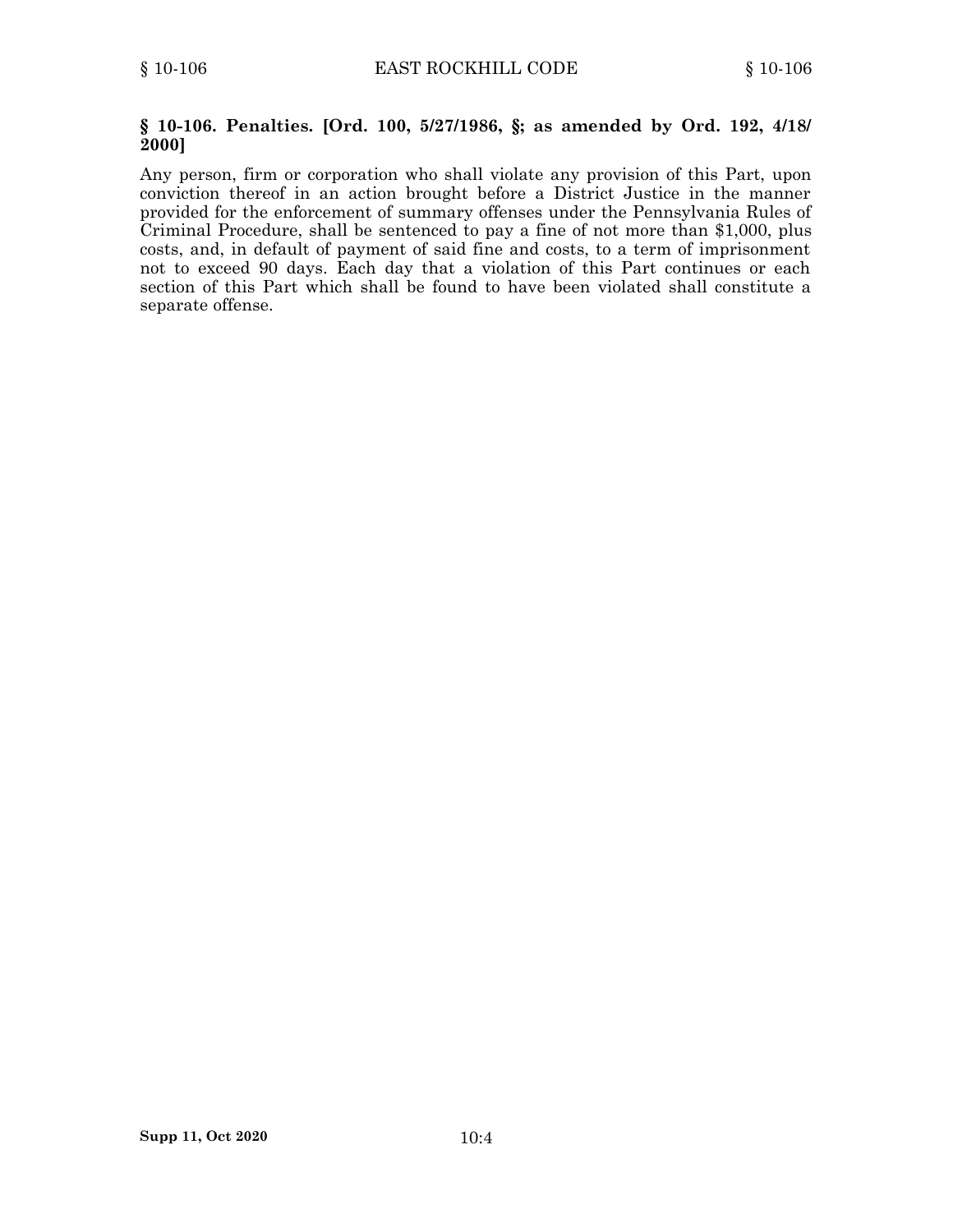# **LITTERING**

# **§ 10-201. Unlawful to Litter Streets and Highways. [Ord. 21, 3/25/1968, § 1]**

It shall be unlawful for any person to dump, throw, deposit or cause to be dumped, thrown or deposited any glass, metal, refuse, garbage, ashes, wastepaper or rubbish of any kind, either from <sup>a</sup> vehicle or otherwise, in, upon or along any public road or highway within the Township of East Rockhill.

# **§ 10-202. Unlawful to Litter the Land. [Ord. 21, 3/25/1968, § 2]**

It shall be unlawful for any person to dump, throw, deposit or cause to be dumped, thrown or deposited any glass, metal, refuse, garbage, ashes, wastepaper or rubbish of any kind, either from <sup>a</sup> vehicle or otherwise, in or upon the land of another located in the Township of East Rockhill.

### **§ 10-203. Penalties. [Ord. 21, 3/25/1968, § 1; as amended by Ord. 21A, 8/14/ 1972; by Ord. 90, 3/19/1985, § 1; and by Ord. 192, 4/18/2000]**

- 1. Any person, firm or corporation who shall violate any provision of this Part, upon conviction thereof in an action brought before <sup>a</sup> District Justice in the manner provided for the enforcement of summary offenses under the Pennsylvania Rules of Criminal Procedure, shall be sentenced to pay <sup>a</sup> fine of not more than \$1,000, plus costs, and, in default of payment of said fine and costs, to <sup>a</sup> term of imprisonment not to exceed 90 days. Each day that <sup>a</sup> violation of this Part continues or each section of this Part which shall be found to have been violated shall constitute <sup>a</sup> separate offense.
- 2. Any person who provides information to the East Rockhill Township Police Department which leads directly to the citation and conviction of any person for <sup>a</sup> violation of this Part shall receive from the Township <sup>a</sup> reward of \$100 at such time as the Township receives the \$1,000 fine imposed by the District Justice for conviction under this Part.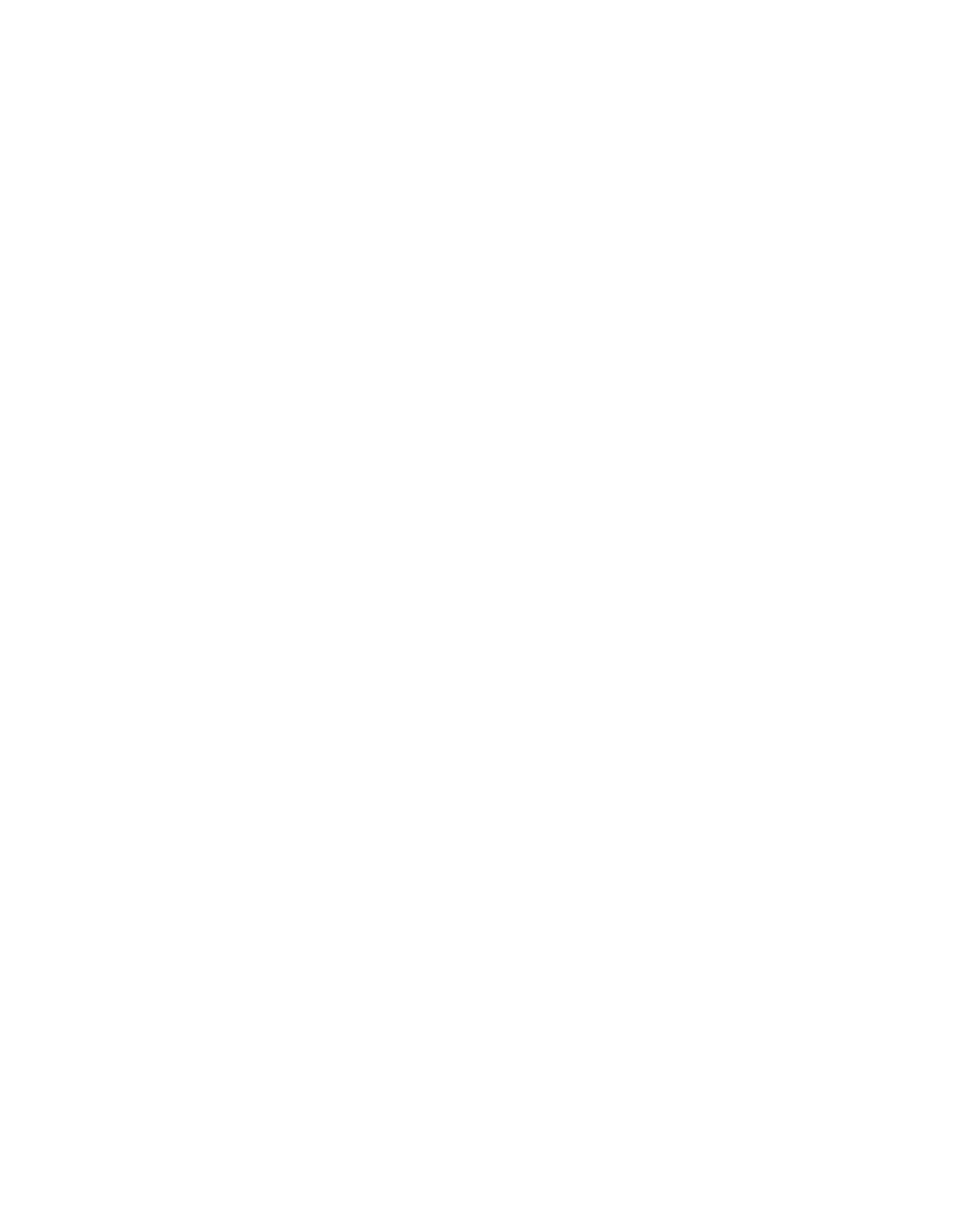### **USE OF EXPLOSIVES AND BLASTING**

### **§ 10-301. Compliance with All State and Federal Statutes and Regulations. [Ord. 230, 4/17/2007]**

Any person using, storing, purchasing and/or selling explosives and/or engaging in blasting activities within this Township must comply with and abide by any and all Pennsylvania and Federal statutes and regulations governing the use, storage, purchase and sale of explosives and blasting activities, including but not limited to Chapters 77, 87, 88, 210 and 211 of Title 25 of the Pennsylvania Administrative Code, as amended, and 73 P.S. § 151 et seq., as amended. All Pennsylvania and/or Federal statutes and regulations are incorporated herein by reference. All regulations relating to blasting under the International Fire Code and Uniform Construction Code are also incorporated herein by reference. In the event of an inconsistency between the aforementioned Pennsylvania and/or Federal statutes or regulations and this Part, the morestringent regulation shall apply.

#### **§ 10-302. Definitions. [Ord. 230, 4/17/2007]**

As used in this Part, the following terms shall have the meanings indicated:

AIRBLAST — An airborne shock wave resulting from an explosion, also known as "air overpressure," which may or may not be audible.

APPLICANT — For purposes of this Part, applicant shall consist of the applicant, property owner, developer, mining company, blaster and/or other individual that is proposing to use explosives on property within this Township.

BLASTING ACTIVITY — The actions associated with the use of explosives from the time of delivery of explosives to <sup>a</sup> worksite until all post-blast measures are taken, including priming, loading, stemming, wiring or connecting, detonating, and all necessary safety, notification and monitoring measures.

FLYROCK — Overburden, stone, clay or other material ejected from the blast area by the force of <sup>a</sup> blast.

PROPERTY — One parcel of property assigned one Tax Map parcel number or <sup>a</sup> group of contiguous parcels of property specifically listed in the applicant's explosives use permit application as <sup>a</sup> single blasting project.

#### **§ 10-303. General Requirements. [Ord. 230, 4/17/2007]**

1. Blasting operations shall be conducted by or under the supervision of <sup>a</sup> competent blaster licensed and operating in compliance with applicable State and Federal statutes and regulations, including but not limited to Chapter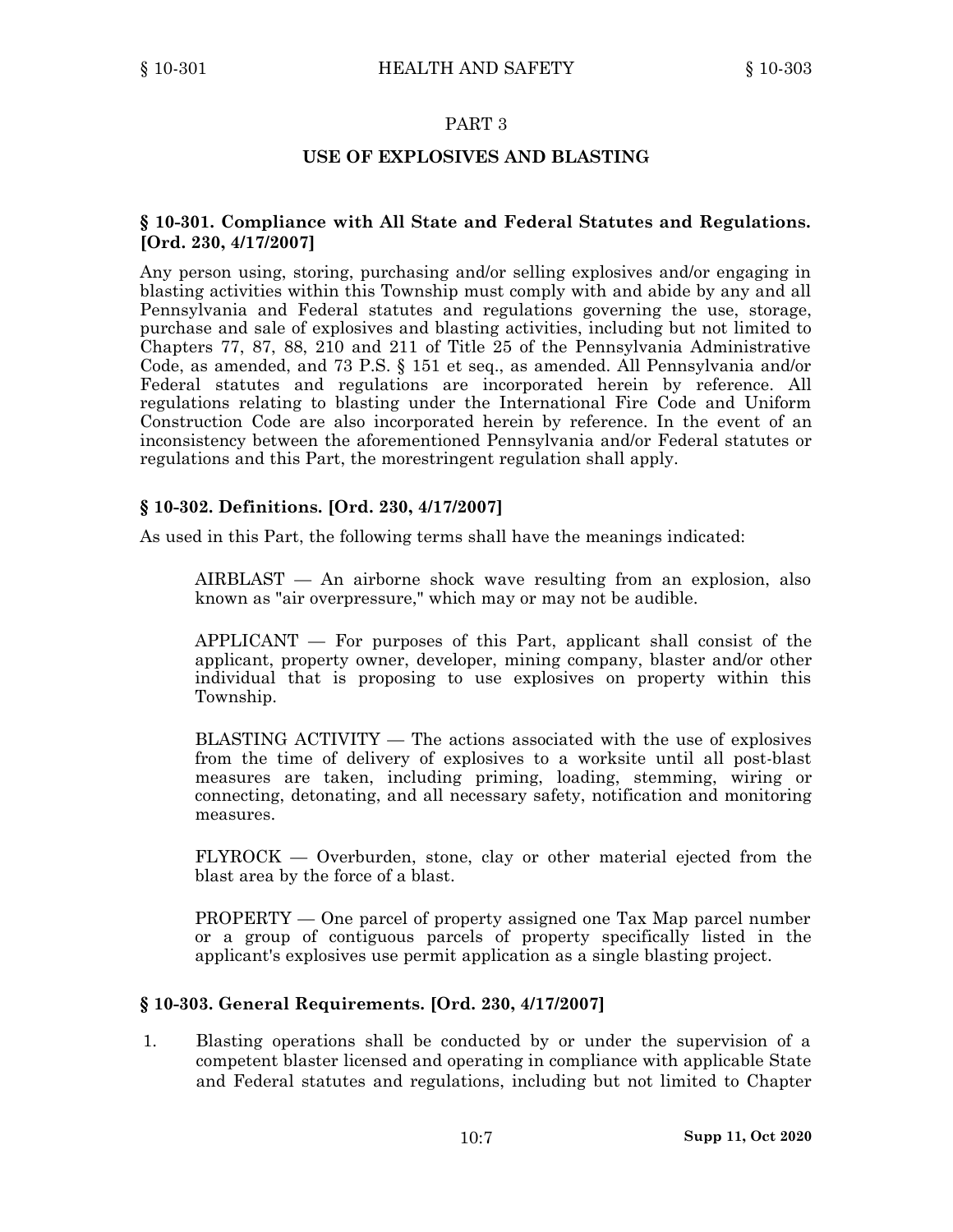210 of Title 25 of the Pennsylvania Administrative Code (relating to blasters' licenses). The licensed blaster shall at all times have his or her license on the work site and shall permit examination of same.

- 2. Blasting operations shall be conducted in compliance with all State and Federal laws and regulations, including but not limited to Chapter 211 of the Pennsylvania Administrative Code (relating to storage, handling and use of explosives), except if modified by Chapter 77, 87 or 88 of Title 25 of the Pennsylvania Code, as amended.
- 3. The use of explosives for the purpose of blasting in connection with mining shall comply with any and all State and Federal laws and regulations governing same, including but not limited to Chapter 77, 87 or 88 of Title 25 of the Pennsylvania Code, as amended.
- 4. Where blasting is permitted, explosives shall be kept on the site only in such quantity as may be needed for the work underway and only during such times as they are being used.
- 5. When the need for explosives has ended, all such explosive material remaining at the job site shall be promptly removed from the premises.
- 6. The transportation of explosives shall comply with 25 Pa. Code  $\S 211$  et seq., as amended.

### **§ 10-304. Licenses and permits. [Ord. 230, 4/17/2007]**

- 1. No person shall handle or use explosive materials within East Rockhill Township unless that person:
	- A. Possesses <sup>a</sup> valid Pennsylvania State blaster's license with the proper classification or is supervised by <sup>a</sup> holder of <sup>a</sup> valid State of Pennsylvania blaster's license with the proper qualification and provides written verification of same to the Township; and
	- B. Possesses all necessary State permits and/or licenses and complies with all applicable local, State and Federal regulations, including but not limited to the requirements of this Part, and provides written verification of same to the Township.
- 2. No person shall handle, use or cause explosives to be detonated within East Rockhill Township without an explosives use permit issued by the Township, as hereafter set forth, to such person, his supervisor or employer. An explosives use permit shall only be valid for the property specifically identified in the application for same. An explosives use permit is valid for <sup>a</sup> single property only, as defined herein, and cannot be used for multiple properties throughout the Township. If an applicant wants to conduct blasting at different properties throughout the Township, the applicant must apply for and receive <sup>a</sup> separate permit for each property. The applicant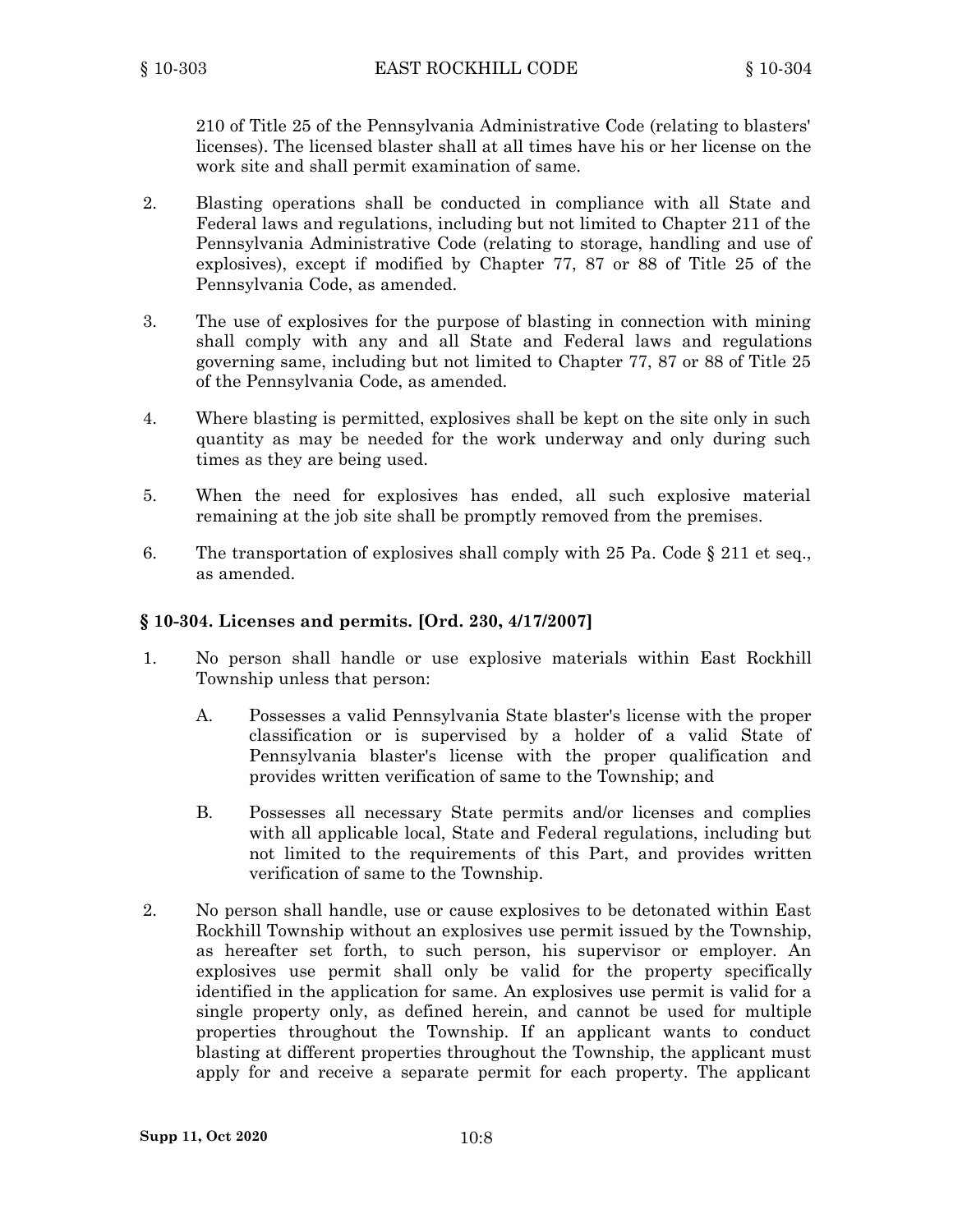must apply for an explosives use permit, and said application shall include the following:

- A. Application. Applications for an explosives use permit shall be in writing upon forms provided by the Township. Applications shall be accompanied by <sup>a</sup> permit fee set forth in the Township's approved Fee Schedule. Permits shall be issued on an annual basis, commencing January 1 and ending December 31. Applications may be made by and permits issued to the blasting business, provided that the person doing the blasting or responsible for such blasting shall hold <sup>a</sup> valid Pennsylvania blaster's license with proper qualification. The applicant shall identify the licensed blasters operating under the permit and the blasting locations within the Township. All applications for reissuance and renewal of an explosives use permit shall be filed by the permittee with the Township within 60 days before the expiration date of the previous permit, along with the annual permit fee set forth in the Township's approved Fee Schedule.
- B. Certificate of insurance. Each application for an explosives use permit, as herein stated, or renewal thereof shall be accompanied by <sup>a</sup> certificate of insurance for <sup>a</sup> commercial, general liability policy, and said policy of insurance shall have limits of coverage not less than \$1,000,000 in the aggregate and \$500,000 per occurrence. East Rockhill Township shall be named as an additional insured on the applicant's policy of liability insurance. The applicant shall notify the Township, in writing, if the applicant's insurance changes during the course of <sup>a</sup> calendar year.
- C. Explosives use plan. Each application for an explosives use permit or renewal thereof shall include an explosives use plan that shall include <sup>a</sup> written description of the total area in which explosives are proposed to be used, <sup>a</sup> detailed description of the property wherein blasting is proposed, the Bucks County Tax Map parcel number and street address for the property, blasting procedures to be employed, including types of explosives-initiating systems, the reason for blasting and an aerial photograph or drawing which accurately includes all areas and inhabited buildings within 1,000 feet of all proposed blasting areas.
- D. State blasting activity permit and license. Each application for an explosives use permit or renewal thereof shall be accompanied by <sup>a</sup> valid blasting activity permit and blasting license issued by the State.
- E. Neighboring properties. Each explosives use permit application and all renewals shall include the names and addresses of all owners of property whose property line is within 1,000 feet from the property wherein blasting will occur. All owners of property adjoining the property parcel wherein an applicant is applying for an explosives use permit shall be listed within the permit application.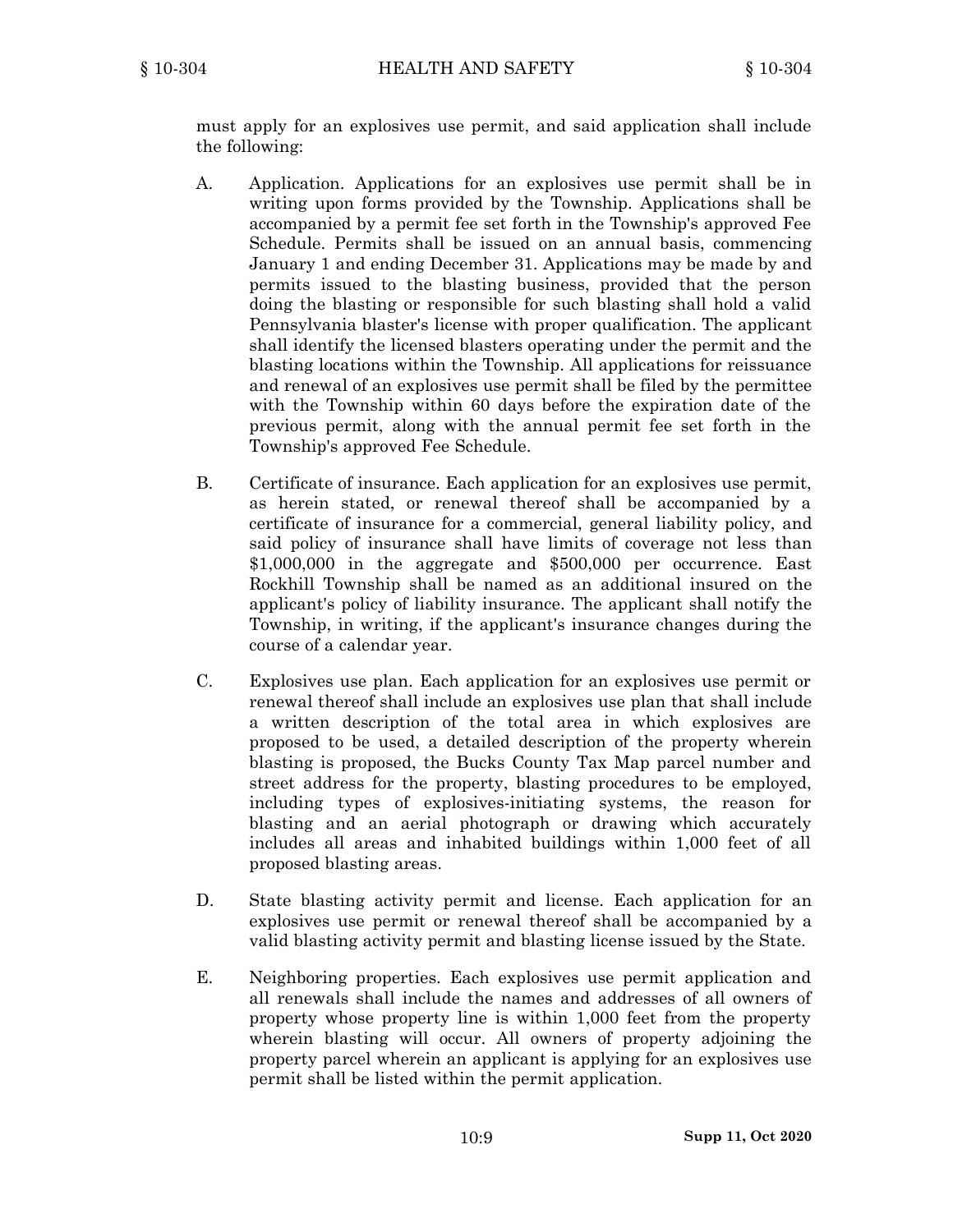# **§ 10-305. Prevention of Damage. [Ord. 230, 4/17/2007]**

- 1. Blasting may not damage real property except for real property under the control of the applicant. If damage occurs, the blaster in charge and/or the applicant shall notify this Township within four hours of learning of the damage.
- 2. Blasting may not cause flyrock. If flyrock occurs, the blaster in charge and/or the applicant shall notify this Township within four hours of learning of the flyrock.
- 3. Blasting shall be designed to keep all effects such as vibrations and noise to <sup>a</sup> minimum.
- 4. Airblasts shall be controlled so that they do not exceed the noise level specified in Chapters 77, 87, 88, 210 and 211 of Title 25 of the Pennsylvania Code, as amended, and any other applicable statutes or regulations, at <sup>a</sup> dwelling, public building, school, church or commercial or institutional structure, unless the structure is owned by the applicant and is not leased to another person. The lessee may sign <sup>a</sup> waiver relieving the operator from meeting the airblast limitations.
- 5. There shall be no overnight storage of explosive materials within East Rockhill Township.

# **§ 10-306. Pre-Blast Measures. [Ord. 230, 4/17/2007]**

- 1. Prior to detonating <sup>a</sup> blast, the blaster in charge and/or the applicant shall:
	- A. Apply for and receive the applicable explosives use permit from the Township and pay the appropriate fee pursuant to the current Township Fee Schedule, as set forth hereinabove, and any and all other requirements of this Part and State and Federal law and regulations. Prior to receiving <sup>a</sup> permit from the Township, the applicant must provide the Township with <sup>a</sup> copy of the applicant's blasting license and approved blasting permit from the PA DEP. The applicant shall maintain <sup>a</sup> copy of the Township permit at the blasting location.
	- B. Explosives use schedule. Each applicant shall also provide the Township with <sup>a</sup> written schedule of any and all blasting activities proposed within the permitted area. This blasting schedule shall be provided to the Township, in writing, no less than five days prior to any blasts and/or explosions taking place. The explosives use schedule shall contain all information contained in <sup>a</sup> blasting schedule required by State and/or Federal law, including but not limited to the locations, dates, times, type of explosives used and purpose of the blasts. Each applicant shall also provide additional notice to the Township 24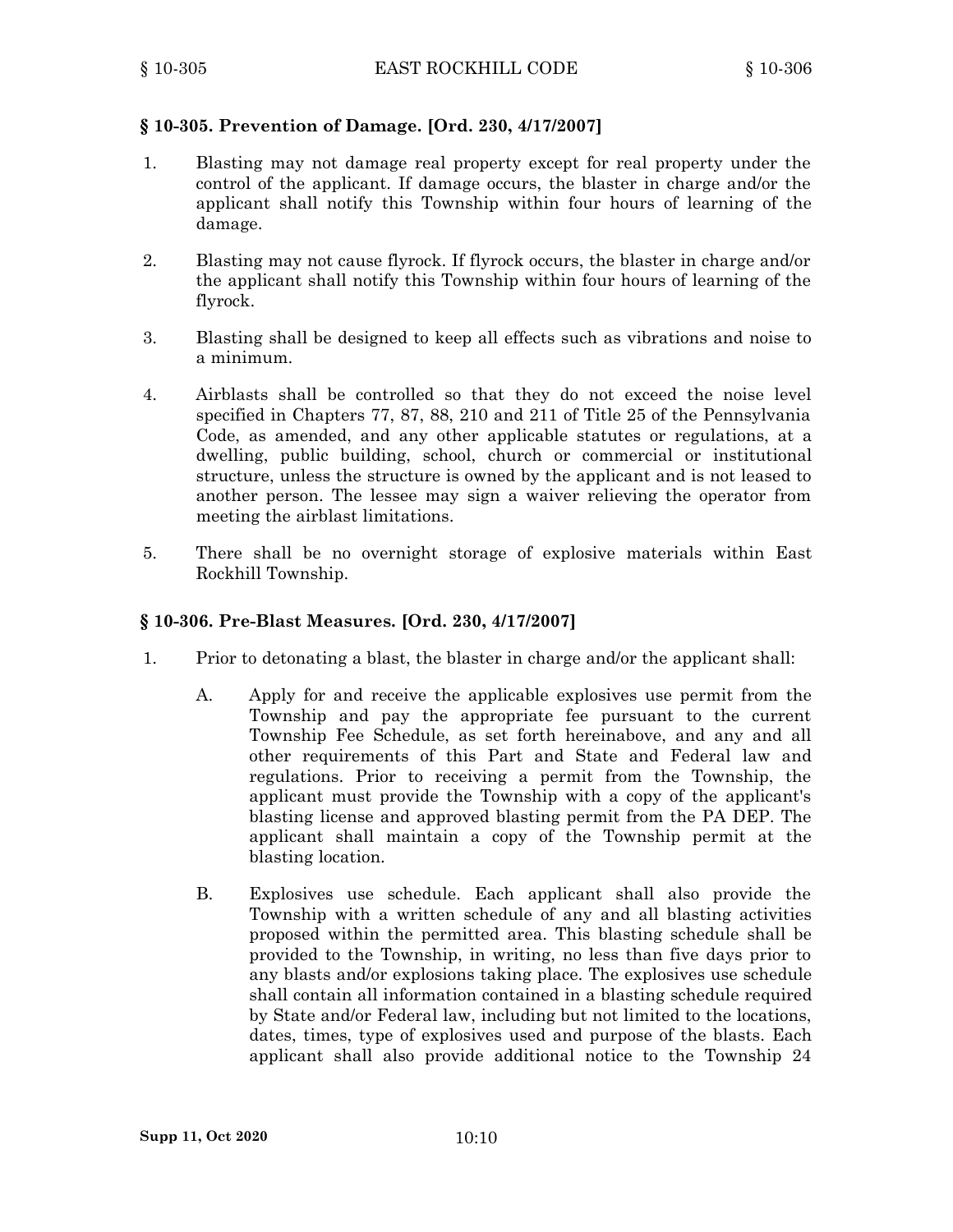hours prior to any blasting activities, in <sup>a</sup> manner acceptable to the Township.

- C. Provide proper written notice to all residents whose property line is within 1,000 feet of the permitted explosives use area and provide proof of such notice pursuant to 25 Pa. Code § 211.124 to this Township at the time of the submission of the explosives use schedule set forth hereinabove. Any and all notice requirements set forth in State and/or Federal law need to be satisfied by the blaster and/or applicant.
- D. Within 24 hours prior to the blast, the operator or foreman in charge of the blasting operation and/or the applicant shall notify persons whose property lines and/or structures are located within the onethousand-foot area set forth in Subsection C above that <sup>a</sup> blast is to be detonated. Approval of the method of notification shall be obtained from this Township.
- E. Sound <sup>a</sup> warning signal in compliance with 25 Pa. Code § 211 et seq., as amended.
- F. In addition to the warning signal, notify all persons who may be in danger.
- G. Ensure that the necessary precautions are in place to protect the public on public roads.
- H. Give sufficient warning that persons approaching the blast area may be warned of the danger and be given ample time to retreat <sup>a</sup> safe distance from the blast area when <sup>a</sup> blast is about to be initiated.
- I. Erect signs at least 500 feet from the blast area reading BLAST AREA — SHUT OFF ALL TWO-WAY RADIOS when electric blasting operations are located near highways or other public ways.
- J. Place at the entrances to the permit area from public highways conspicuous signs which state "Warning; Explosives in Use" and which clearly explain the blast warning and all-clear signals that are in use.
- K. Before any blasting is carried out, the blaster and/or the applicant shall submit to the Township a copy of the blaster's State blasting license, <sup>a</sup> copy of the approved blasting activity permit from the PA DEP and a copy of the application for said permit.

# **§ 10-307. Detonating the Blast. [Ord. 230, 4/17/2007]**

1. Hours of operation. Blasting shall be conducted only between 9:00 a.m. and 4:00 p.m. on Monday through Friday. No blasting shall be conducted at any other times or on Saturday, Sunday or legal holidays. In the event that an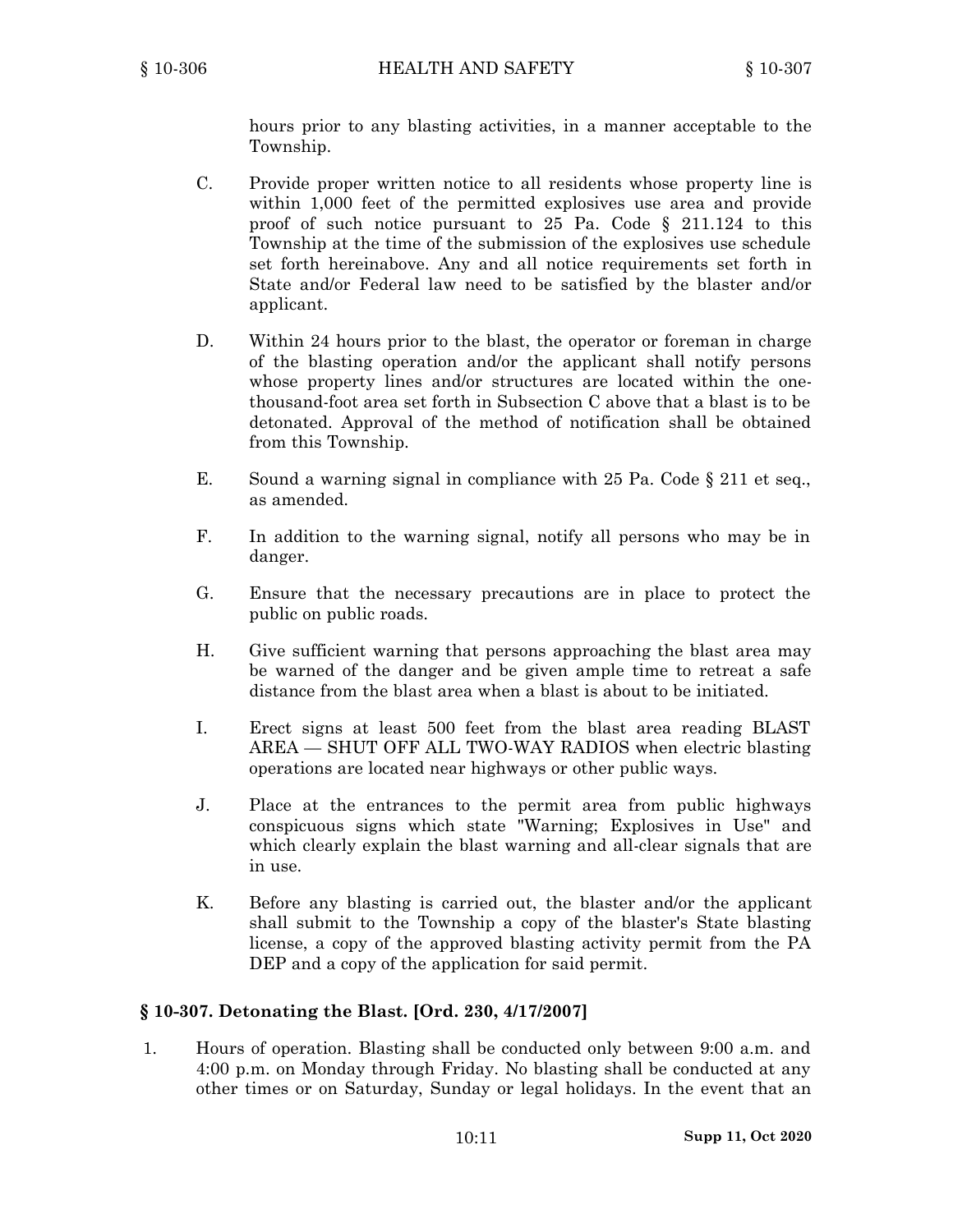emergency has delayed <sup>a</sup> blast beyond 4:00 p.m. on an authorized workday, loaded holes may be blasted within <sup>a</sup> reasonable time thereafter.

- 2. Blasting shall be conducted in <sup>a</sup> manner to protect the public from flyrock.
- 3. Notwithstanding other regulations, blasting, whether of overburden or of mineral, may not be done or performed in <sup>a</sup> manner and under circumstances or conditions that debris is ejected into the air, constituting <sup>a</sup> hazard or danger or to do harm or damage to persons or property in the area of the blasting.
- 4. Blasting shall be conducted to prevent injury to persons and damage to public or private property outside the permit area and to protect, to the maximum extent possible, the hydrologic balance.

# **§ 10-308. Post-Blast Measures. [Ord. 230, 4/17/2007]**

- 1. After the blaster in charge has determined the blast area is safe, the blaster in charge shall sound an all-clear signal, consistent with  $25$  PA. Code  $\S$  211 et seq., as amended.
- 2. The blaster in charge and/or the applicant shall immediately complete the blast report as required by State or Federal law and regulation, and the blaster in charge and/or the applicant shall provide <sup>a</sup> copy of the report to this Township.

# **§ 10-309. Penalties. [Ord. 230, 4/17/2007]**

Any person who violates any provision of this Part shall pay <sup>a</sup> fine of \$500, be subject to having his/her explosives use permit suspended or revoked by the Township and shall immediately cease all blasting activities within this Township. Any Township law enforcement officer, Zoning Officer or other person designated by the Board of Supervisors of this Township may notify an individual and/or entity, in writing, that they are in violation of this Part, order the individual and/or entity in violation to cease all blasting within the Township, and issue an appropriate penalty for same. If the individual and/or entity in violation of this Part does not satisfy the monetary penalty for the violation and/or does not cease all blasting activities within the Township, the Township may enforce this Part pursuant to § 1601 of the Second Class Township Code by instituting <sup>a</sup> civil enforcement proceeding before <sup>a</sup> District Justice and/or <sup>a</sup> legal or equitable action in the Court of Common Pleas. This Part does not waive any other actions, claims or remedies available to the Township or its residents in relation to damages caused by blasting activities.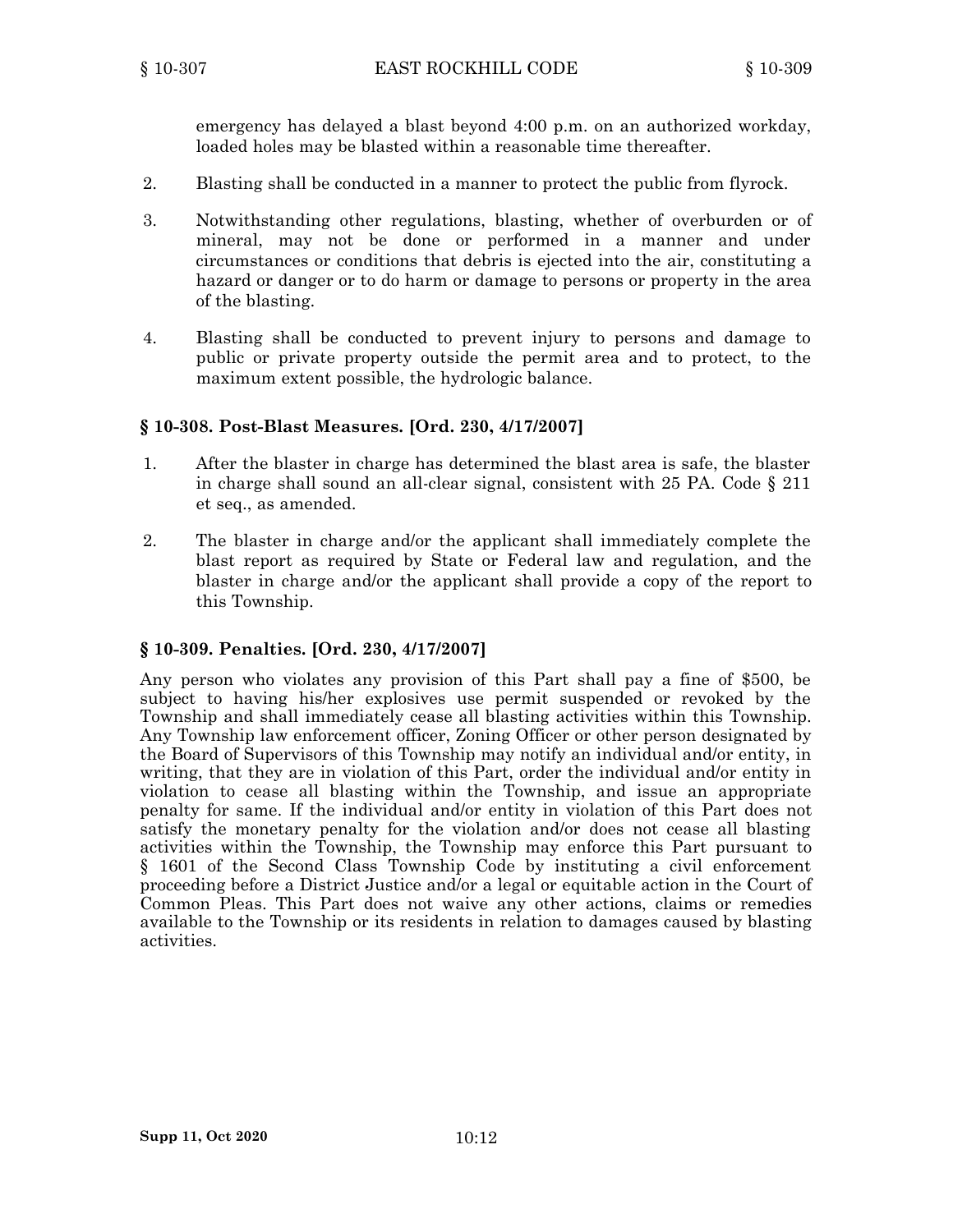#### **FIREWORKS**

### **§ 10-401. Intent. [Ord. No. 294, 9/22/2020<sup>1</sup> ]**

Fireworks, by nature, contain explosives which, when misused, can damage property and endanger human life. It is the intent of the Board of Supervisors of East Rockhill Township to protect the health, safety and welfare of the general public through limiting the use of fireworks.

### **§ 10-402. Definitions. [Ord. No. 294, 9/22/2020]**

ACT — Fireworks Law, Act 43 of 2017, as amended. **2**

APA 87-1 — The American Pyrotechnics Association Standard 87-1: Standard for Construction and Approval for Transportation of Fireworks, Novelties, and Theatrical Pyrotechnics, 2001 edition, or any subsequent edition.

CONSUMER FIREWORKS — Any combustible or explosive composition or any substance or combination of substances which is intended to produce visible or audible effects by combustion, is suitable for use by the public, complies with the construction, performance, composition and labeling requirements promulgated by the Consumer Products Safety Commission in 16 CFR (relating to commercial practices) or any successor regulation and complies with the provisions for "consumer fireworks" as defined in APA 87-1 or any successor standard, the sale, possession and use of which shall be permitted throughout this commonwealth. The term "consumer fireworks" does not include devices such as "ground and hand-held sparkling devices," "novelties," or "toy caps" as defined in APA 87-1 or any successor standard.

DISPLAY FIREWORKS — Large fireworks to be used solely by professional pyrotechnicians and designed primarily to produce visible or audible effects by combustion, deflagration or detonation. The term includes, but is not limited to, salutes that contain more than two grains or 130 milligrams of explosive materials; aerial shells containing more than 60 grams of pyrotechnic compositions; and other display pieces that exceed the limits of explosive materials for classification as consumer fireworks and are classified as fireworks UN0333, UN0334 or UN0335 hazardous materials table.

OCCUPIED STRUCTURE — A structure, vehicle or place adapted for overnight accommodation of persons or for conducting business whether or not <sup>a</sup> person is actually present.

**<sup>1.</sup> Editor's Note: This ordinance also repealed former Part 4, Fireworks, adopted by Ord. No. 242, 10/21/2008.**

**<sup>2.</sup> Editor's Note: See 72 P.S. § 9401 et seq.**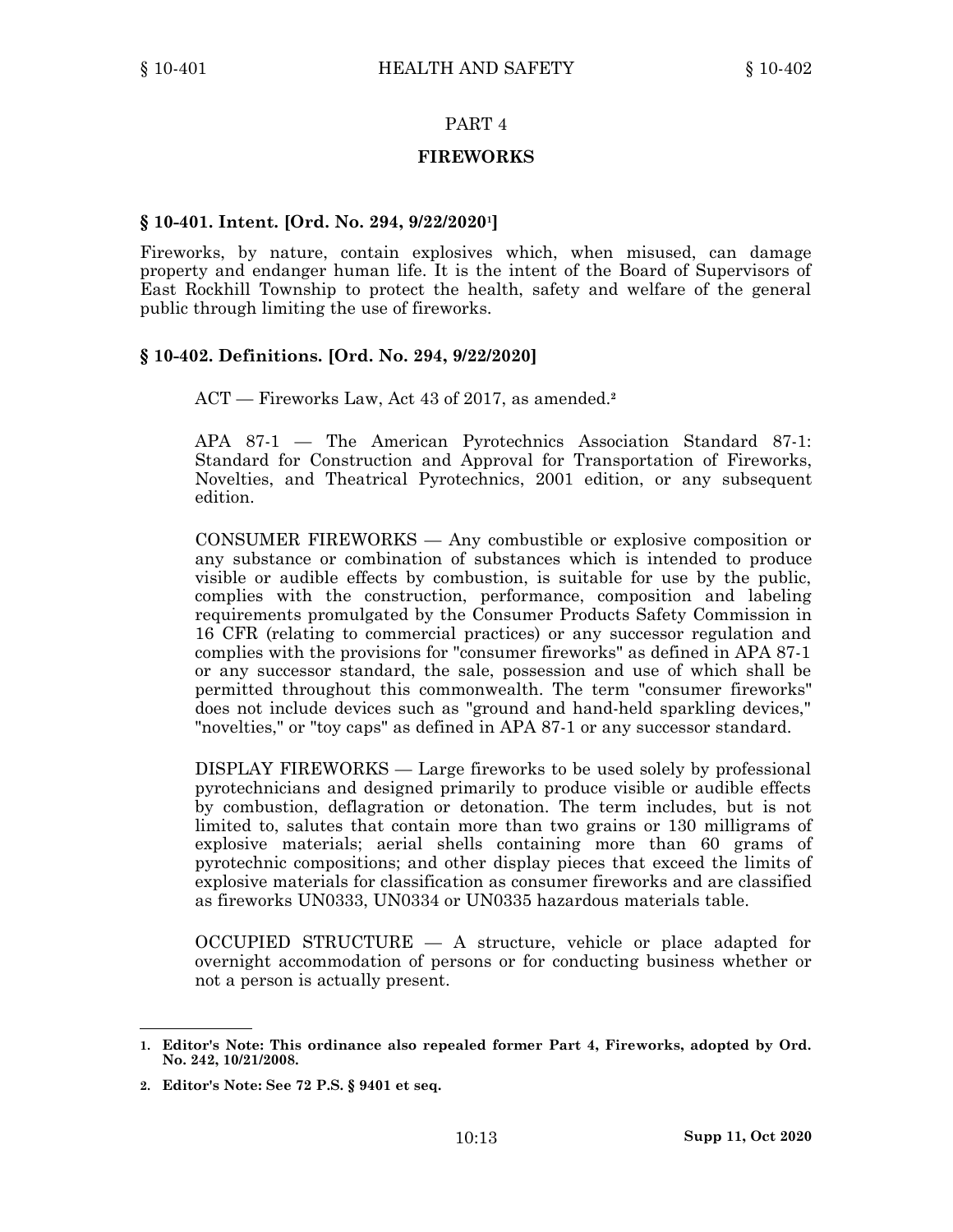### **§ 10-403. Restrictions on All Fireworks. [Ord. No. 294, 9/22/2020]**

- 1. The use of fireworks, whether consumer or display, shall be strictly prohibited at any location within 200 feet of any structure, property line, vehicle or roadway unless prior written approval is received from all property owners within the 200-foot area.
- 2. The use of any fireworks shall be prohibited within any closed structure, building or tent.

### **§ 10-404. Display Fireworks. [Ord. No. 294, 9/22/2020]**

- 1. Unlawful to Use Display Fireworks Without <sup>a</sup> Permit. It shall be unlawful for any person, persons, firms or corporations, amusement parks, fair associations or other organizations or groups of individuals, to use and/or hold public displays of display fireworks within the limits of the Township of East Rockhill, unless <sup>a</sup> permit therefor is first granted by East Rockhill Township, as hereinafter provided.
- 2. Compliance with State and Federal Statutes and Regulations. The applicant for <sup>a</sup> permit to display fireworks within this Township must comply with and abide by any and all Pennsylvania and federal statutes and regulations and any and all applicable county or other local regulations governing the use, storage, and display of fireworks, including but not limited to the International Fire Code and 35 P.S. § 1271 et seq., as amended. All Pennsylvania, federal, county and other local laws and regulations are incorporated herein by reference. All regulations relating to the display of fireworks under the International Fire Code and/or Uniform Construction Code are also incorporated herein by reference. In the event of an inconsistency between the aforementioned Pennsylvania, federal, county and other local laws and regulations and this Part, the more stringent regulation shall apply. The applicant must further receive any and all requisite Pennsylvania, federal, county and/or other local permits and/or licenses relating to the proposed fireworks display.
- 3. Competent Operator and Safe Display Location. Every such fireworks display within the limits of the Township shall be handled, arranged, managed and directly supervised by <sup>a</sup> competent operator. Every such fireworks use and display within the Township shall be of such <sup>a</sup> character and so located, discharged or fired, as not to be hazardous to property or endanger any person or persons in the opinion of the Board of Supervisors, or their duly authorized representative. The Township Fire Chief and Fire Code Official, or other such officer as may be designated by the Township, shall inspect the site where the fireworks are to be used and displayed prior to the issuance of <sup>a</sup> permit in accordance with the International Fire Code and other applicable regulations and ensure that the site and proposed fireworks display are compliant with said regulations. No permit for the use of fireworks shall be issued until the Township Fire Chief, or other such officer as may be designated by the Township, determines that the requested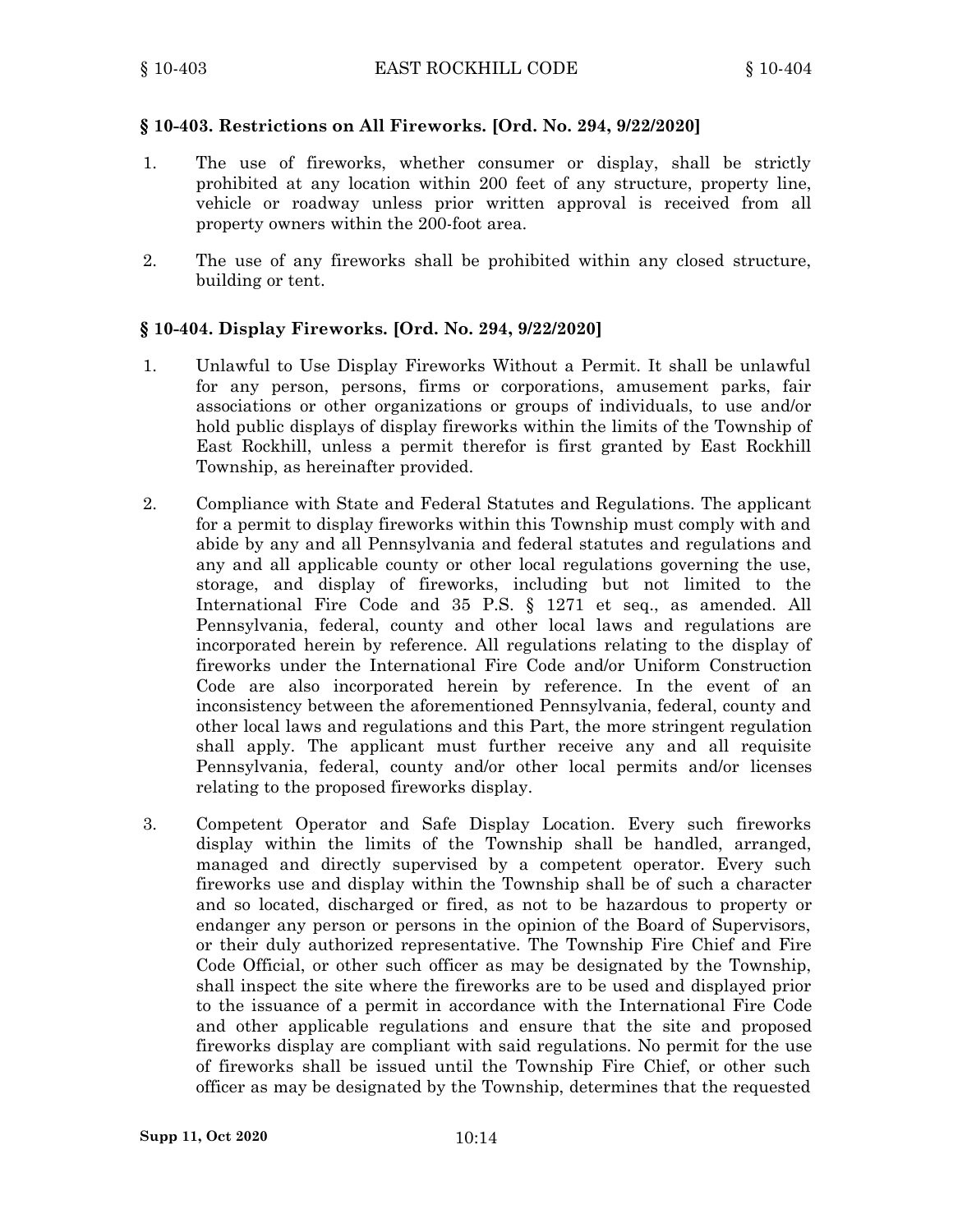permit may be granted after inspecting the location for the requested display.

- 4. Permit.
	- A. An application for <sup>a</sup> permit shall be made in writing to the Township at least 45 days in advance of the date of the proposed use and display, and shall set forth the proposed date, time and location of the use and display, the character and duration thereof, the name and address of the competent operator, and the name and address of the owner or owners of the grounds on which the use and display is to be held, together with the written consent of such owner or owners thereto and <sup>a</sup> copy of any permit application required by the International Fire Code. The application for the permit shall also contain copies of any and all state, federal and/or county permits and/ or licenses needed for the use and display of fireworks. All applicants shall pay the Township the permit fee identified in the Township's duly enacted fee schedule resolution before the issuance of <sup>a</sup> permit and shall further provide proof of liability insurance, acceptable to the Township, and the required bond to the Township. The Township Board of Supervisors may attach conditions and/or restrictions on any permit for the use and display of fireworks as are deemed necessary.
	- B. If and after such permit is granted by the Township Board of Supervisors or an authorized designee, the possession, use and display of fireworks for the approved display shall be lawful for that purpose, date and time only. No permit granted hereunder shall be transferable.
	- C. No permit for the use and display of fireworks shall be issued to an individual under the age of 18.
- 5. Liability Insurance. All applicants shall submit proof of liability insurance in an amount no less than \$1,000,000, and such policy shall name the Township, its employees, and its elected and appointed officials as additional insureds. The liability insurance shall be in <sup>a</sup> form acceptable to the Township before issuance of any permit.
- 6. Continuance. If by reason of unfavorable weather the fireworks display for which <sup>a</sup> permit has been granted does not take place at the time so authorized, the person to whom such permit was issued may within 24 hours apply to the Township, and set forth under oath the fact that such use and display was not made, the reason the use and display did not take place, and <sup>a</sup> request for <sup>a</sup> continuance of such permit for <sup>a</sup> day designated therein. The continuance date shall be no later than one week (seven days) after the day fixed originally in said permit. Upon receiving such application for <sup>a</sup> continuance, the Township, if it believes the facts stated therein are true, may extend the provisions of said permit to the day fixed in said application, no later than one week (seven days) after the original day designated in the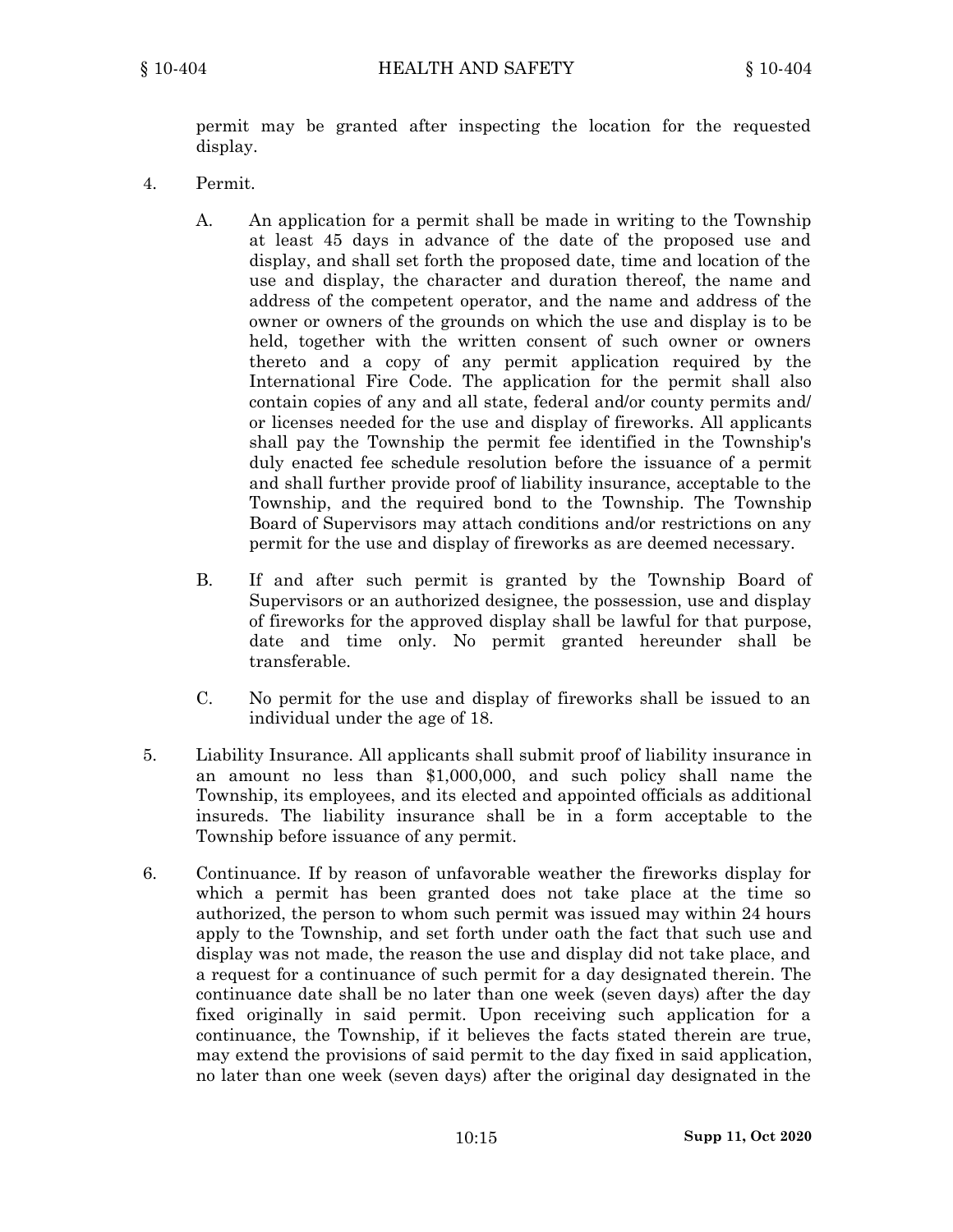permit, and such extension of time shall be granted without the payment of any additional fee and without requiring any bond other than the one given for the original permit, provided that the provisions of the original bond extend to and cover all damages which may be caused by reason of said use and display taking place at such extended date in the same manner and to the same extent as if such use and display had taken place at the date originally fixed in the permit.

### **§ 10-405. Consumer Fireworks. [Ord. No. 294, 9/22/2020]**

- 1. A person who is at least 18 years of age and meets the requirements of this Part may purchase, possess, and use consumer fireworks.
- 2. A person may not intentionally ignite or discharge:
	- A. Consumer fireworks on public or private property without the express permission of the owner.
	- B. Consumer fireworks or sparkling devices within, or throw consumer fireworks or sparkling devices from, <sup>a</sup> motor vehicle or building.
	- C. Consumer fireworks or sparkling devices into or at <sup>a</sup> motor vehicle or building or at another person.
	- D. Consumer fireworks or sparkling devices while the person is under the influence of alcohol, <sup>a</sup> controlled substance, or another drug.
	- E. Consumer fireworks within 200 feet of an occupied structure.
	- F. Consumer fireworks more than one day per week.
	- G. Consumer fireworks after 10:00 p.m., except on the 4th of July or New Year's Eve.

#### **§ 10-406. Sale of Consumer Fireworks. [Ord. No. 294, 9/22/2020]**

- 1. Consumer fireworks shall only be sold from facilities which are licensed by the Department of Agriculture and which meet the locational, operational, storage and safety requirements of the Act. **3**
- 2. Consumer fireworks may be sold from <sup>a</sup> temporary structure which meets the licensing requirements of the Department of Agriculture, the Township Zoning Ordinance and the Act. Sales of consumer fireworks from <sup>a</sup> temporary structure is limited to the following:
	- A. Helicopter, aerial spinner (APA 87-1, 3.1.2.3).
	- B. Roman candle (APA 87-1, 3.1.2.4).

**<sup>3.</sup> Editor's Note: See 72 P.S. § 9401 et seq.**